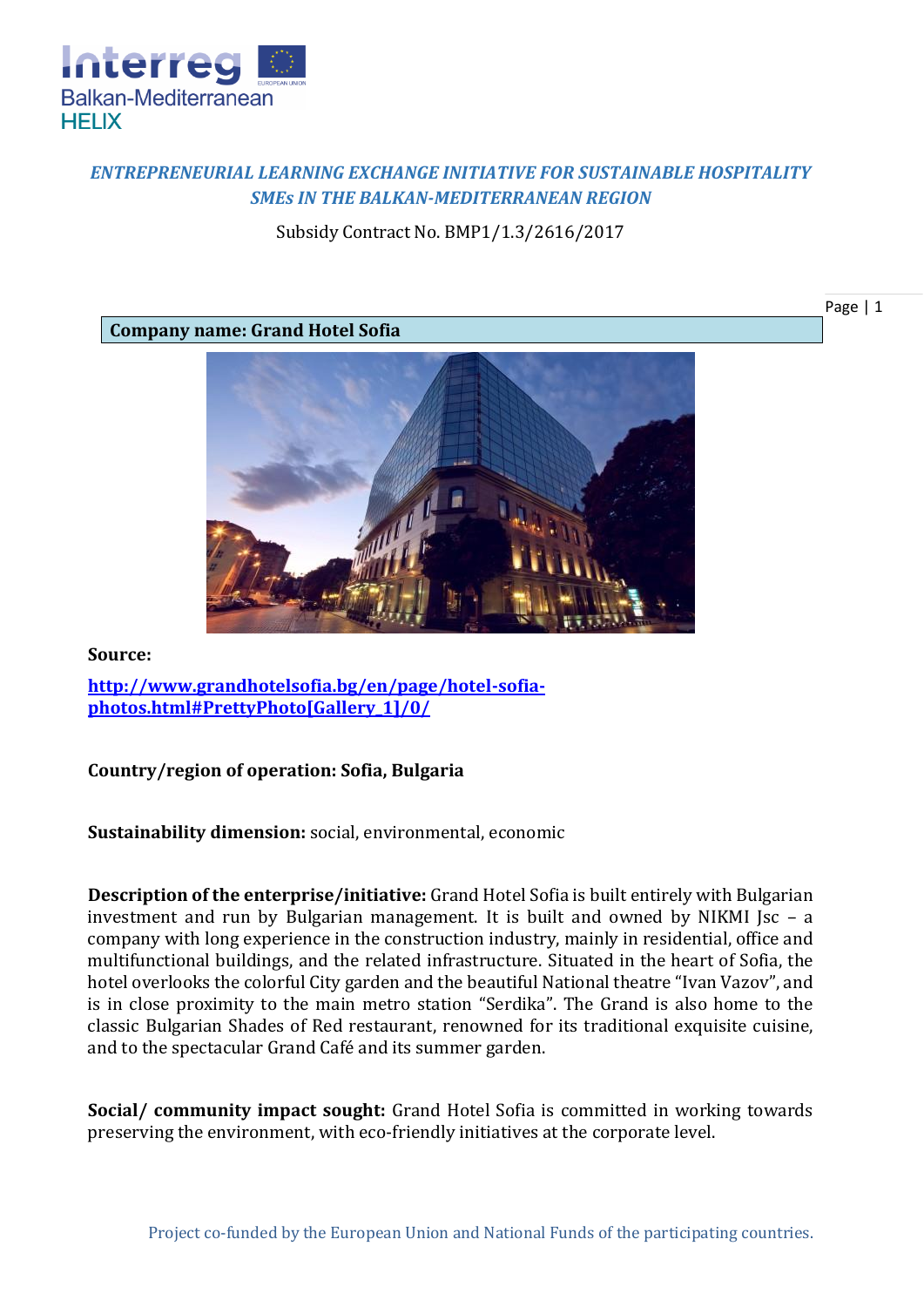

**Stakeholders:** Art, gourmet and luxury connoisseurs

**Approach applied:** green policy approach

**Innovation applied:** Bleisure /business and pleasure/ concept implementation.

Page | 2

**Social impact and business results achieved:** The hotel is among the highest rated accommodation places in the capital and a place visited by world famous celebrities such as Pierce Bronson, Wesley Snipes, Morgan Freeman, etc. who shared their satisfaction of the services and the hospitality of the hotel.

**Financial situation / sustainability of the business model:** Grand Hotel Sofia is dedicated to life-long environmental responsibility. The short term goals of the business include:

- Raising awareness of sustainable development
- Endeavouring to work with partner organisations that share green values
- Monitoring the implementation measures arising from hotel assessments

Practices enhancing the sustainability of the business include:

### WATER PRESERVING

- Encouraging hotel guests to have their linens changed on the second night of their stay.
- Using toilets and faucets that save water.
- Informing hotel guests that they can participate in the towel re-use program

### ELECTRICAL ENERGY CONSERVATION

Using low-energy lighting within the hotel.

## RECYCLING

- Introducing recycling programs for glass and bottles wherever possible.
- Minimising the amount of printed materials and reusing them at every opportunity
- Recycling all the used paper

### ECO-FRIENDLY SUPPLIERS AND PRODUCTS

- Revamping cleaning processes to eliminate the use of aerosols and introduce ecofriendly cleaning chemicals.
- Considering environmental impacts in purchasing

**Key success factors:** green policy strict measures, high quality services

**Challenges and problems:** lack of qualified staff, need of education on the sustainability issues